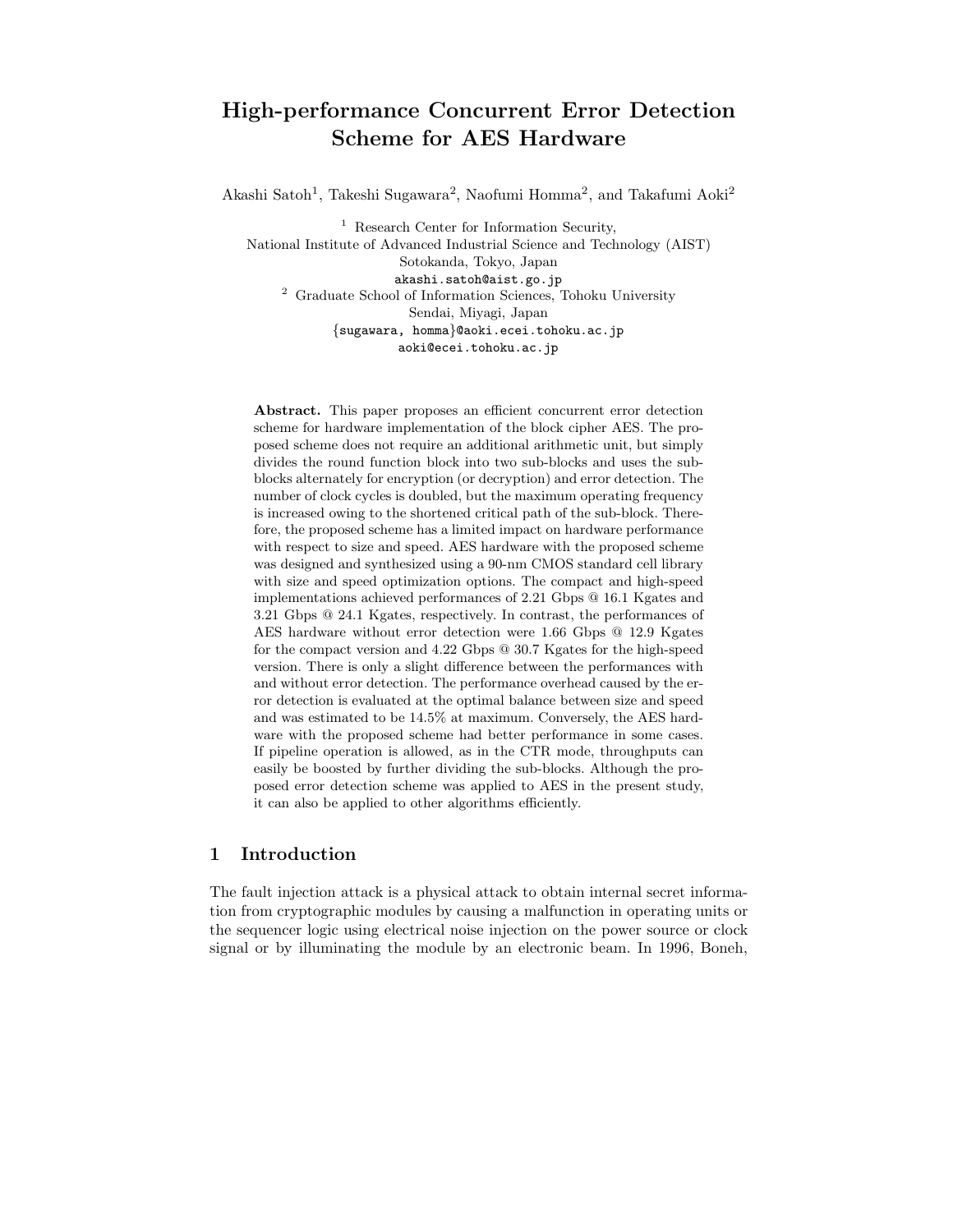Demillo, and Lipton [1] proposed a fault injection attack against public key cryptosystems, and Biham and Shamir [2] extended this attack to symmetric key cryptosystems. Since then, research on the fault injection attack has been rapidly evolved [3-5], and several papers have proposed attacks on the standard block cipher AES [7-13].

On the other hand, several countermeasures that detect errors in processing have also been proposed [14-29]. Fig. 1 summarizes the conventional error detection schemes for block cipher hardware with a loop architecture that iteratively uses one round function block. The figures illustrate error detection schemes for encryption process, but the same schemes can be applied to decryption circuits and to implementations merging encryption and decryption datapaths.

In Fig.  $1(a)$ , the data in register RegX is processed by the round function block for encryption (Enc), and then an error detection code, such as a parity bit, is generated. The code is compared with an expected value output from another data path (Predict) [14, 17-20]. It is very easy to calculate the expected value for linear functions by using a small amount of hardware resources, and thus several studies have proposed error detection codes for the non-linear substitution function S-box [15, 16, 21-23]. The operation "Predict" is much simpler than "Enc" and usually outputs a smaller number of bits, and thus it is impossible to detect all of the error patterns. Therefore, the trade-off between overhead of the additional circuit, "Predict", and the error detection ratio should be considered carefully.

In Fig. 1(b), two encryption operations for the same data in the register RegX are performed by duplicated round function blocks, and the results are compared [24]. The architecture of Fig. 1(c) has encryption and decryption datapaths, and the data in RegX is encrypted and soon decrypted. The result is then compared with the original data in RegY [24, 25]. These two schemes have a disadvantage in that the hardware size is almost double compared to that of the circuit without error detection.

The scheme of Fig.  $1(d)$  encrypts the same data twice using one round function block and two results are compared [26, 27]. In Fig. 1(e), the round function block supports both encryption and decryption, and confirms that encrypted data can be decrypted correctly. This scheme can also be applied efficiently to the round function  $F(x)$  with the characteristic of  $x = F(F(x))$  [28]. The drawback of these schemes is that twice as many clock cycles are required.

Fig.  $1(f)$  is similar to Fig.  $1(d)$ , where two encryptions are performed to confirm that the same encrypted data are generated, but the round function block is divided into two sub-blocks and encryption and error detection (another encryption) are performed simultaneously in each sub-block [29]. Hardware size and the number of clock cycles are almost the same between these schemes, but the maximum operating frequency of Fig. 1(f) is much higher than any other scheme in Fig. 1 because the critical path (the round function block) is halved.

Fig. 1(f) is the best scheme in terms of circuit size and speed, but the use of the same datapath for two encryptions (one of which is for error detection) causes a major problem. When an attacker injects an electron beam to cryptographic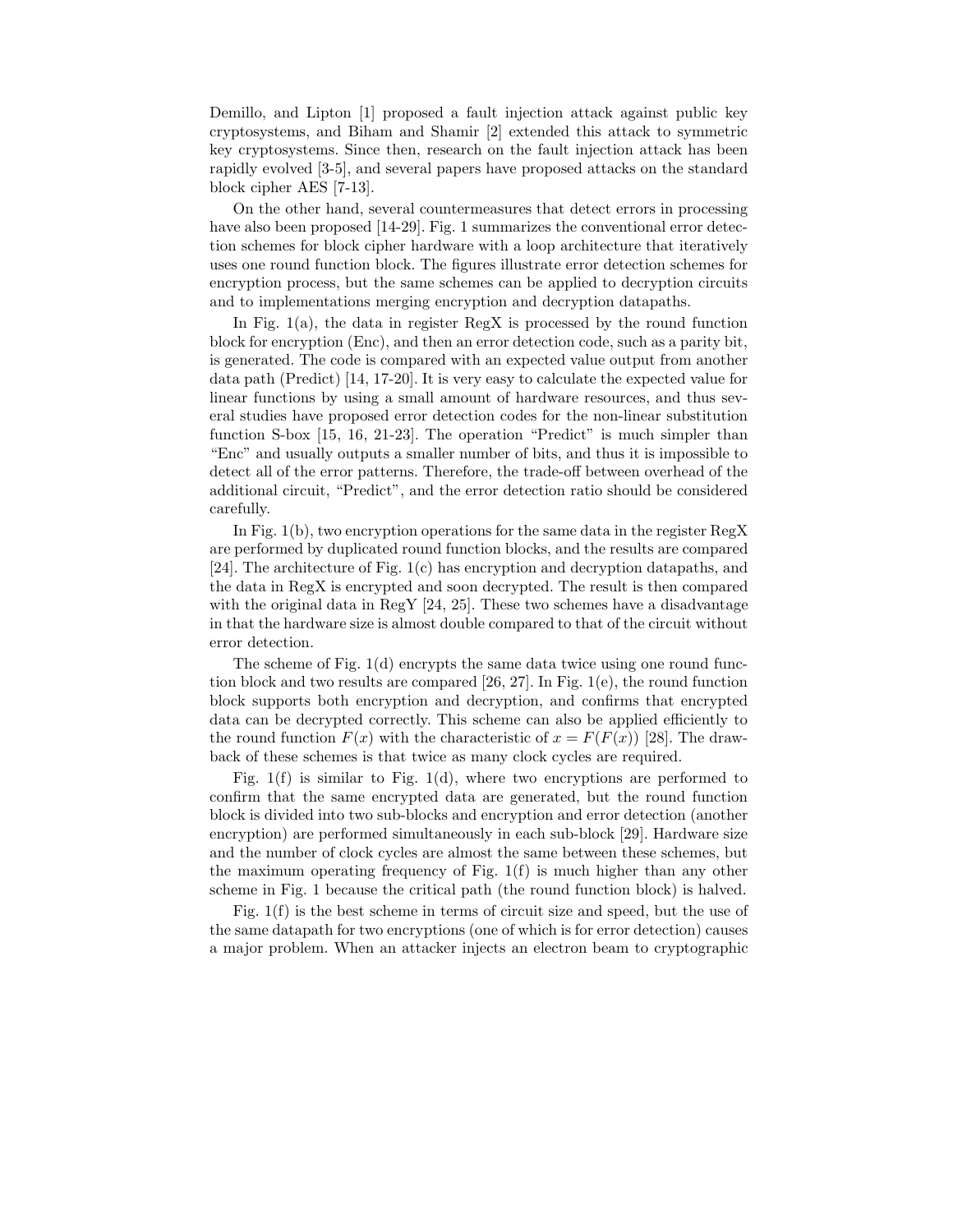

**Fig. 1.** Conventional error detection schemes (Encryption)

circuit, it is very difficult to control the beam precisely in order to make an error in only one clock period. In contrast, it is incomparably easy to keep the beam on during certain periods and to keep the circuit in failure. In this case, the same error occurs repeatedly and thus the scheme of Fig. 1(f) that repeats the same encryption twice for data checking cannot detect the error. The beam might cause different types of errors in each cycle, but defects on transistor devices and metal interconnections in LSI chips always make the same error, and thus the scheme of Fig. 1(f) is unworkable for these static errors.

In order to solve these problems, this paper proposes a new error detection scheme that performs encryption (or decryption) and error detection simultaneously in different operating blocks with limited impact on hardware size and speed. AES hardware using the proposed scheme is designed and synthesized using an ASIC library, and the effectiveness of the scheme is evaluated.

## **2 Proposed Error Detection Scheme**

#### **2.1 Normal AES Circuit**

Fig. 2 shows a block diagram of an AES circuit using a loop-architecture based on the compact implementation proposed in references [30] and [31], which does not support error detection feature. A 128-bit input is encrypted (or decrypted)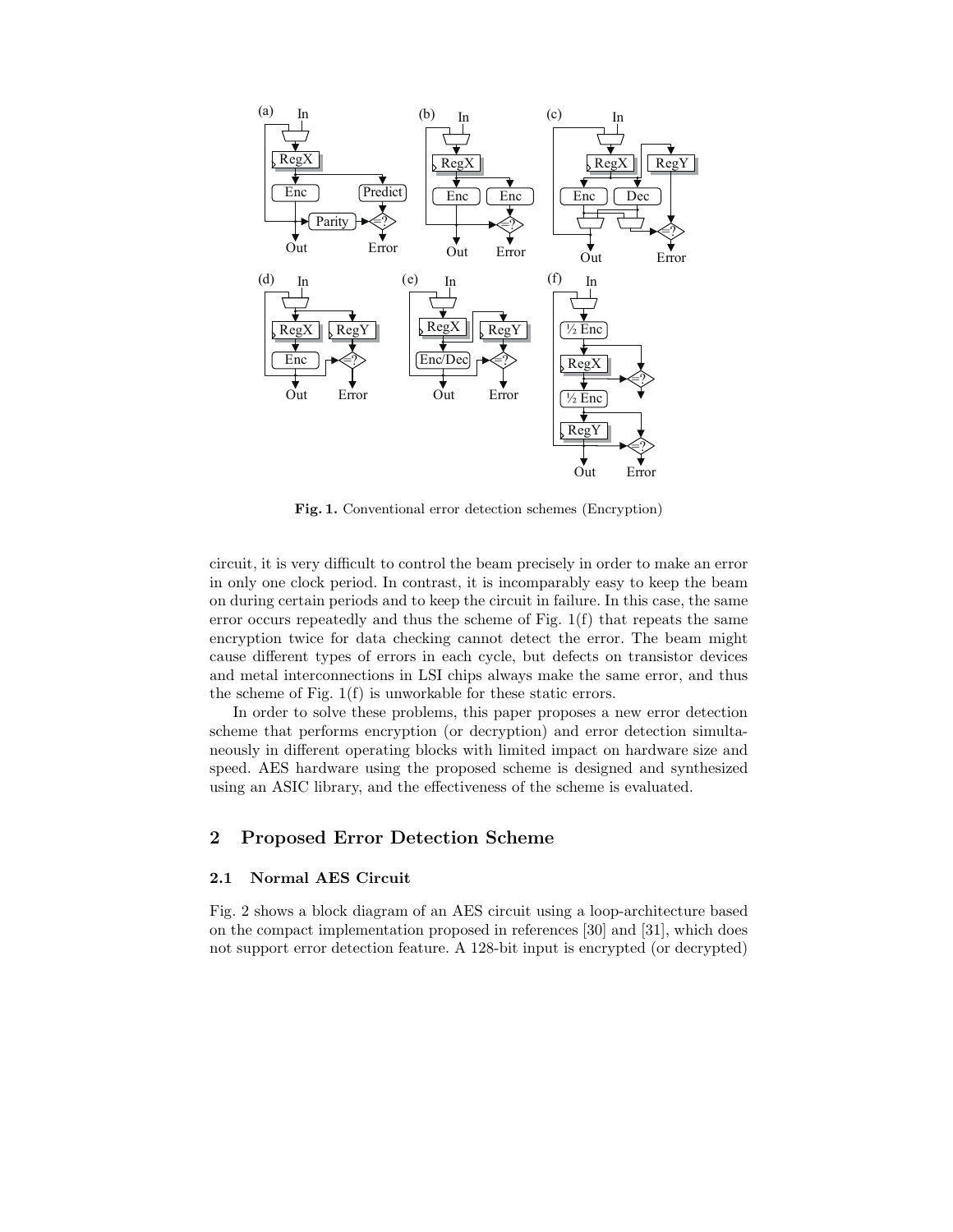

**Fig. 2.** Normal AES circuit

with a 128-bit secret key in 10 clock cycles. The encryption and decryption paths are merged by sharing  $GF(2^8)$  inverters in S-boxes and common terms between the permutation functions MixColumns and InvMixColumns. The circuit size is almost halved in comparison to an implementation with two different datapaths for encryption and decryption. In order to merge the datapaths, the location of AddRoundKey and InvMixColumns (shown as InvMixCol. in Fig. 2) is switched from the original order. Then, the MixColumns function block is placed at the output of the key scheduler on the right in Fig. 2 to compensate the side effect. In the next section, the proposed error detection scheme is explained in contrast with this normal architecture.

## **2.2 AES circuit with the proposed scheme**

The proposed scheme uses a datapath that supports both encryption and decryption, which is similar to that shown in Fig. 2, and divides the merged round function block into pre- and post-blocks. Then, one of the blocks is used for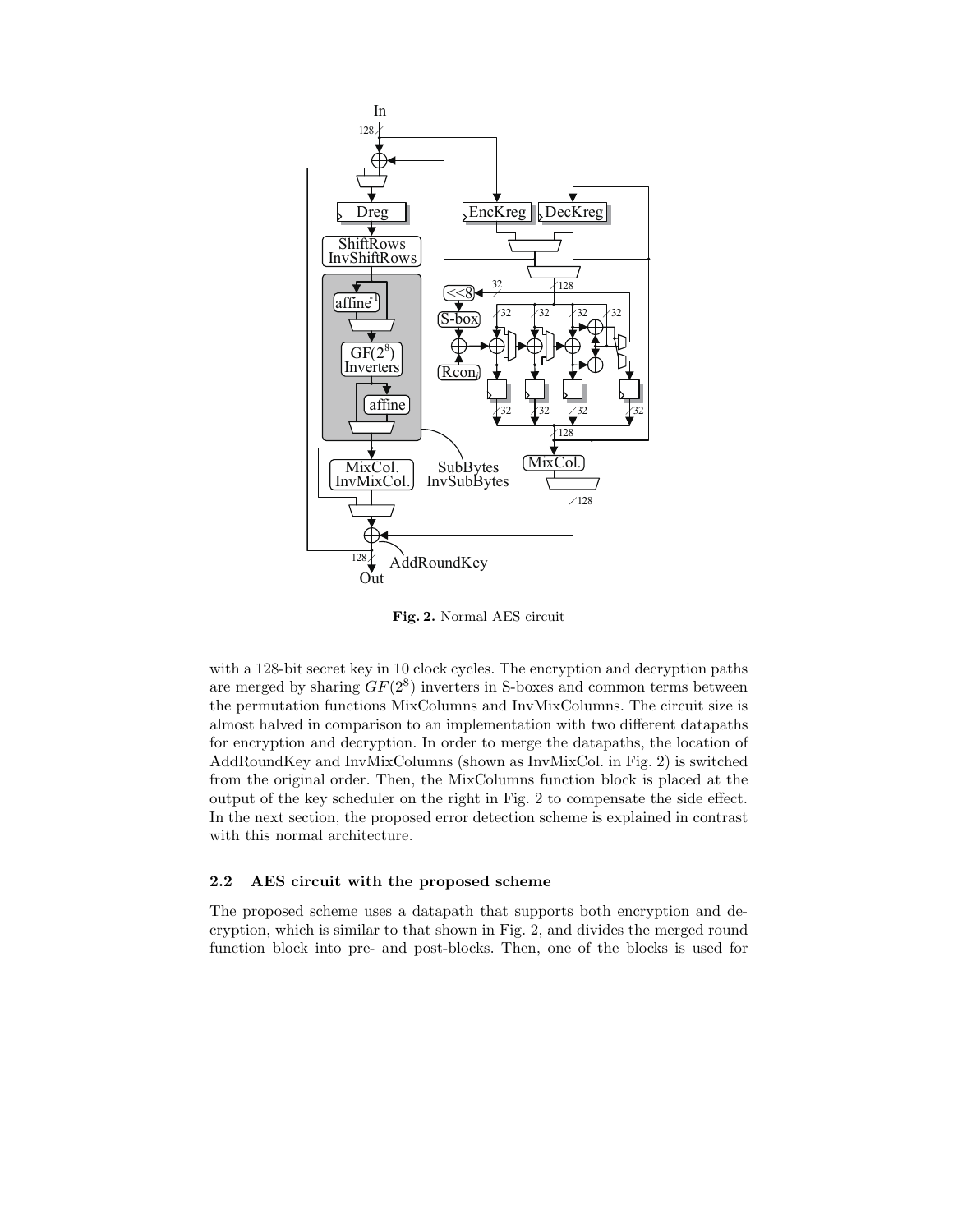encryption (or decryption), and another block is used for decryption (or encryption) for error detection. Fig. 3 shows the outline of the proposed scheme in the encryption mode. Decryption can be carried out in a similar way. SR and ISR denote ShiftRows and InvShiftRows, respectively, SB and ISB denote SubBytes and InvSubBytes, respectively, and MX and IMX denote MixColumns and InvMixColumns, respectively. In Fig. 3(b), the order of ISB and ISR is switched to share components between the encryption (Enc.) and decryption (Dec.) flows of Fig. 3(a). Then SR and ISR are merged, and SB and ISR are merged, and a half round function block, BlockS, is composed. The permutation functions MX and IMX are also merged and compose another half round block, BlockM, with two 128-bit XORs (AddRoundKey). These two blocks are used alternately for encryption (or decryption) and error detection, as shown in Fig.  $3(c)$ , and each round of Round1,  $\cdots$ , Round10 in Fig. 3(a) is processed in two clock cycles as Round1X, Round1Y,  $\cdots$ , Round10X, Round10Y. The number of operating cycles is doubled, but the maximum operating frequency is boosted because the critical path of the round function block is divided into two sub-blocks. Therefore, this has a minor impact on the operating speed. It is also possible to increase the operating frequency of the normal AES circuit in Fig. 1 by dividing the round function block. However, it is only efficient for the Electric Code Book (ECB) and Counter (CTR) modes that can process 128-bit data blocks independently but cannot increase the speed for feedback modes, such as Cipher Block Chaining (CBC). When speed performance with the CTR is the first priority, the proposed architecture can also respond to this requirement by increasing the number of pipeline stages from 2 to 2*n*. For example, it is easy to perform two encryptions (or decryptions) and two decryption (or encryption) as error detections by dividing sub-block BlockS and BlockM into two smaller sub-blocks each.

In Fig. 3(c), the XOR output from Round0 is processed by the SR and SB functions of BlockS in the clock cycle Round 1X, and the result is fed to BlockS and BlockM. In the following cycle Round 1Y, the inverse operation of Round1X is performed by BlockS, and the result is compared with the input to BlockS in the previous cycle Round1X for error detection. At the same time, the MX and XOR (AddRoundKey) operations are executed by BlockM to continue the encryption process. In the next cycle Round2X, BlockS performs the following encryption process, and BlockM checks the previous result. In a similar manner, the remainder of the encryption and error detection operations are executed by BlockS and BlockM interchangeably. The same round function blocks are used for encryption and error detection, but these operations are different, and thus static errors caused by defects in LSIs can be detected, while the scheme of Fig. 1(f) cannot find the errors, where the same operation is executed twice by the same function block for encryption and error detection.

Fig. 4 shows the datapath architecture of the AES circuit using the proposed error detection scheme. This architecture does not switch the order of AddRoundKey and InvMixColumns to share the XOR gates for AddRoundKey, as in Fig. 2. The critical path of the round function block in Fig. 2 is shortened by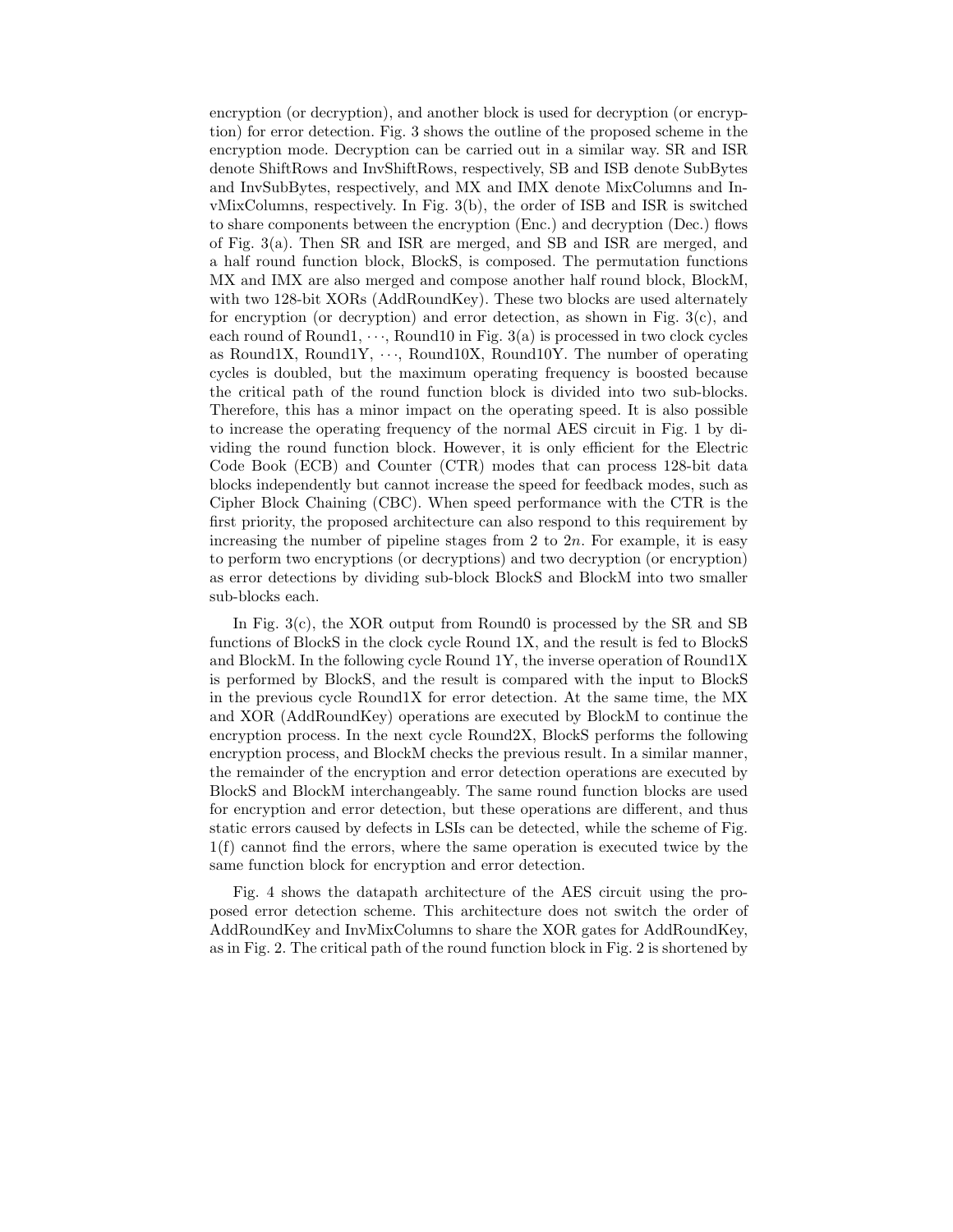

**Fig. 3.** Proposed error detection scheme for AES (Encryption)

sharing the XOR gate, but the additional MixColumns block is required at the output port of the key scheduler. In contrast, when the proposed scheme that divides the round function block into two sub-blocks was applied, implementations without sharing the XOR gates showed better performance in balance between size and speed. When the signal delay time for the round function block is shortened by the division, the key scheduler becomes the critical path. Therefore, the scheduler is also divided in two by inserting a register and uses two clocks to generate one round key. In Fig. 4, the datapaths of the round function block and the key scheduler are divided at the end of S-boxes for simplicity, but pipeline registers are actually placed inside the S-boxes in order to balance the signal delay times before and after the registers.

Even if the round function block works correctly, the key scheduler can also be attacked [11, 12, 13], or malfunction in a control counter may output intermediate data soon after the first round key is XORed without waiting for the completion of 10-round operations [3]. In order to prevent this, the key scheduler in Fig. 4 compares the round-key generated in the round key register with the pre-calculated keys in the key registers DecKreg or EncKreg in the final round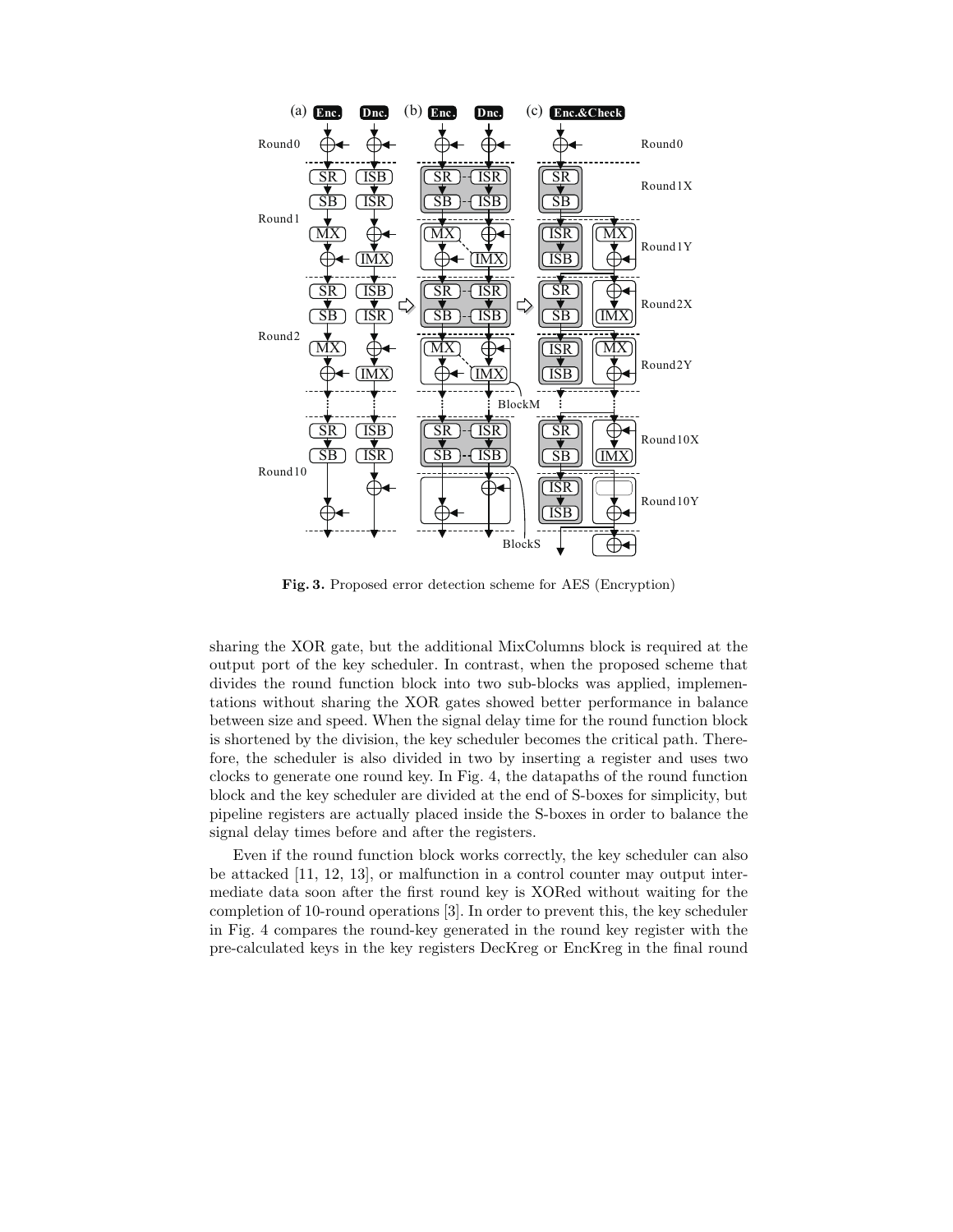

**Fig. 4.** AES circuit with the proposed error detection scheme

of encryption or decryption, respectively. The register DecKreg holds the first round-key for decryption that is the last round-key for encryption, and the register EncKreg holds the first round-key for encryption that is the last round-key of decryption. Even if an attacker can flip a few bits in the control counter to skip the round operations, it is impossible to control the unknown 128-bit round-key to match the final value.

#### **2.3 Example operation**

Fig. 5 shows the example encryption process of the AES circuit with the proposed error detection scheme. It is assumed that the initial key for decryption K10 has been calculated from the initial key K0 for encryption, and the keys K0 and K10 are stored in registers EncReg and DecReg, respectively. In Fig. 5(a), a plaintext input XORed with the initial key K0 has been stored in the data register DregX as D0, and the first half of the round function (Shiftrows and SubBytes) is applied to the data D0, and then the result D1X is fed back to the register DregX. At the same time, the data D0 is transferred to the register DregY for error detection, and the key register generates the first round-key K1 from K0.

In Fig.  $5(b)$ , the datapath for encryption in Fig.  $5(a)$  is used for decryption as error detection. The data D1X in DregX is processed by InvShiftRows and InvSubBytes, and the result is compared with the data D0 in RegY. In the other data path, the last half of the round function, MixColumns and AddroundKey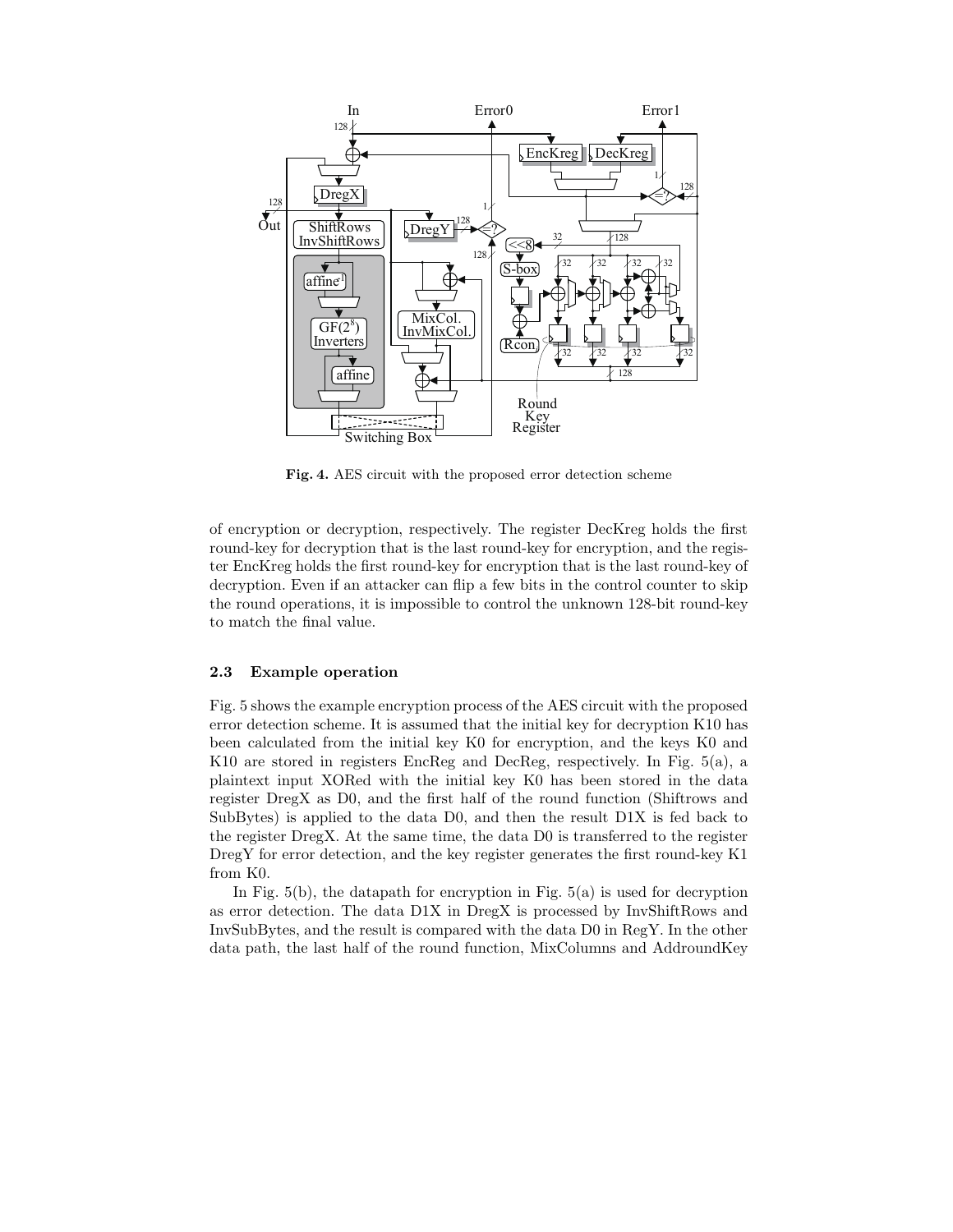

**Fig. 5.** Example operation of the proposed AES circuit

(XOR with the round-key K1), is applied to the data D1X, and the result of the first round function is obtained in DregX as D1.

In Fig.  $5(c)$ , the same encryption datapath of Fig.  $5(a)$  encrypts the data D1 in DregX to D2X, and the datapath on the right (InvMixColumns and XOR) decrypts the same data D1 to D1X for error detection. The output from the right datapath is then compared with the data in RegY. In a similar manner, the encryption and error detection process are continuously performed.

Fig. 5(d) shows the operation in the final round, where AddRoundKey with the 10-th round key K10 for encryption, and InvShiftRows and InvSubBytes are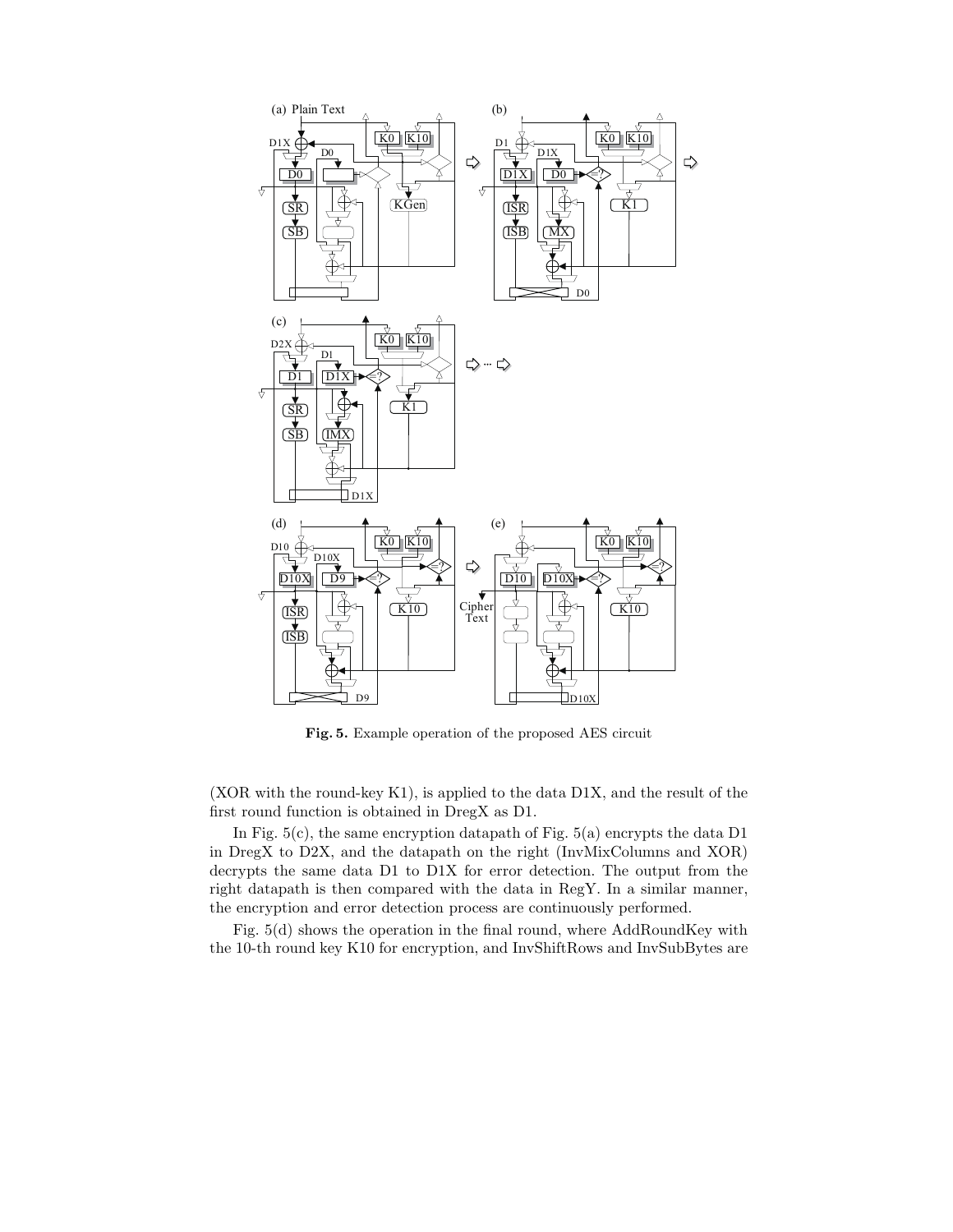performed for error detection. As shown in Fig. 3(c), the MixColumns block is bypassed for this final round. In order to check whether the sequencer logic and key scheduler worked correctly and all 10 rounds are processed without skip, the final round key generated in the round key register is compared with the pre-calculated key K10 in EncKreg. The ciphertext D10 can be output in this cycle, but it is output in the next cycle of Fig. 5(e) after confirming that D10 can return to D10X. The next plaintext cannot be input before this final check and thus requires 21 clocks, 20 clocks (= 10 rounds  $\times$  2 clocks) + one additional clock for the final check, to encrypt (or decrypt) one data block.

## **3 ASIC Performance Comparison**

Table 1 shows a comparison of the performance between the AES circuits with and without the proposed error detection scheme, as shown in Figs. 2 and 4. The designs were synthesized by a Synopsis Design Compiler using a 90-nm CMOS standard cell library. In addition to size and speed optimizations, implementations that achieve the highest hardware efficiency, defined as throughput per gate, are shown.

The signal delay time for the round function block is approximately halved by using the proposed scheme, but the maximum operating frequency is not doubled because of the setup and hold times of the inserted register. In addition, the proposed scheme requires an additional clock cycle and additional hardware resources for error detection. Therefore, simple prediction may indicate that the proposed scheme is slower and larger than the simple AES circuit without the error detection scheme. However, the throughputs of compact implementations are 2.21 Gbps with 16.1 Kgates for the proposed scheme and 1.66 Gbps with 12.9 Kbps for the simple architecture. Thus, the proposed scheme is faster. Moreover, the gate counts of the high-speed versions are 24.1 Kgates with 3.21 Gbps for the proposed scheme and 30.7 Kgates with 4.22 Gbps for the simple architecture. Thus, the proposed scheme is smaller. This is because the longer combinatorial logic path in the round function block of the simple architecture causes wide variations in logic synthesis. The range of gate counts and throughputs in Table

| Archi-<br>tecture    | Clock<br>Cycles | <b>Size</b><br>(gates) | Maximum<br>Frequency<br>(MHz) | Through-<br>put<br>(Mbps) | Hardware<br>Efficiency<br>(Kbps/gate) | Optimi-<br>zation |
|----------------------|-----------------|------------------------|-------------------------------|---------------------------|---------------------------------------|-------------------|
| Proposed<br>(Fig. 4) | 21              | 16,099                 | 362.32                        | 2,208.40                  | 137.18                                | <b>Size</b>       |
|                      |                 | 17,087                 | 406.50                        | 2,477.70                  | 145.01                                | Efficiency        |
|                      |                 | 24,114                 | 526.32                        | 3,208.00                  | 133.04                                | Speed             |
| Proposed<br>(Fig. 2) | 10              | 12,949                 | 129.37                        | 1,655.90                  | 127.88                                | <b>Size</b>       |
|                      |                 | 20,003                 | 265.25                        | 3,395.20                  | 169.48                                | Efficiency        |
|                      |                 | 30,708                 | 330.03                        | 4.224.40                  | 137.57                                | Speed             |

**Table 1.** Hardware performance comparison

 $(90\text{-}nm \text{ CMOS}, 1 \text{ gate} = 2\text{-input NAND},$  worst condition)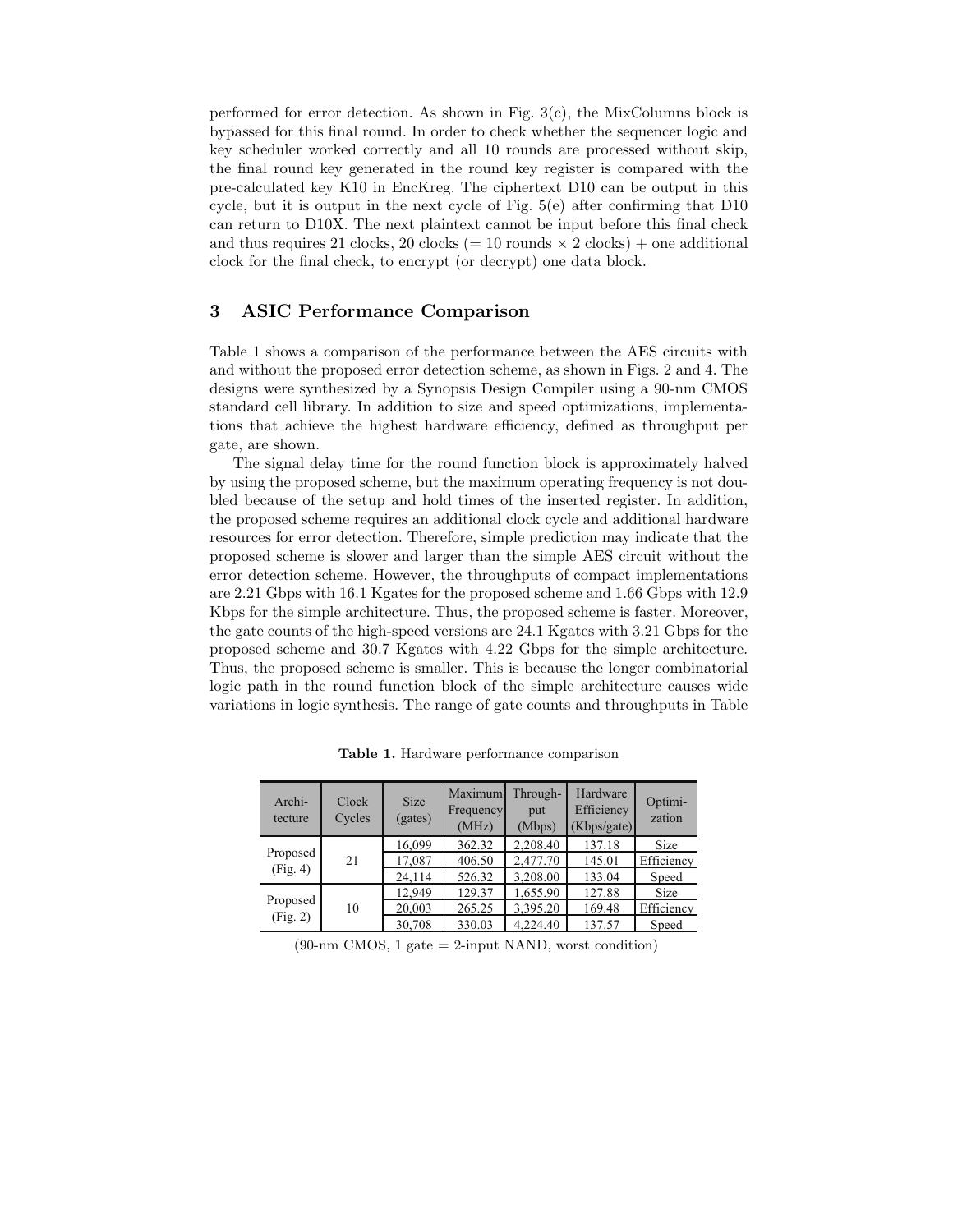1 are  $\times$  2 for the simple architecture, while this range is within  $\times$  1.5 for the proposed scheme. To achieve compact implementation, it is important to reuse gate logic, even though the critical path becomes longer, and to use smaller cells, even though their drivability is lower. On the other hand, parallel processing without sharing gate logic and use of large cells with higher drivability are efficient for high-speed implementation. This means that smaller circuits become slower and faster circuits become larger. Therefore, the simple implementation with a wide range of synthesis optimization had smaller but "slower" performance for the compact implementation, and the high-speed version is faster but "larger" than the proposed architecture.

The results indicate that total hardware performance cannot be determined by simply measuring gate counts and throughput, and thus the performance overhead caused by the error detection circuit cannot be evaluated either. Therefore, as the criterion, we use the balance between hardware size and operating speed, that is, the hardware efficiency is defined as the throughput per gate. However, the hardware efficiency still varies somewhat depending on the synthesis constraints. Consequently, the optimal balance between size and speed, i.e., the highest hardware efficiency, was chosen as the score of the hardware performance. To investigate the highest hardware efficiency, logic synthesis was repeated several times by changing the constraints. Then, the proposed AES architecture and the simple AES architecture achieved efficiencies of  $145.0 \text{ Kbps/gate}$  (= 2.48 Gbps/17.1 Kgates) and 169.5 Kbps/gate  $(= 3.40 \text{ Gbps}/20.0 \text{ Kgates})$ , respectively. The efficiency of the proposed scheme is 85.5% compared to the simple architecture, and thus we can say that the performance overhead of the error detection scheme is at most 14.5%. Meanwhile, in many cases, the AES circuit with the error detection showed better performances. These results clearly demonstrate the advantage of the proposed scheme.

#### **4 Conclusion**

This paper proposed an error detection scheme for the AES circuit, and evaluated its performance using a 90-nm standard cell library. The scheme divides a round function block into two sub-blocks and uses them alternatively for encryption (or decryption) and error detection. Therefore, no extra calculation block is needed, even though only a pipeline register, a selector and a comparator are added. The number of operating cycles is doubled, but the operating frequency is boosted because the round function block in the critical path is halved. Therefore, the scheme has only a minor impact on hardware performance.

Logic synthesis was repeated by changing the optimization conditions, and the AES circuit with the proposed scheme achieved a range of  $16.1 \sim 24.1$  Kgates for hardware size and 2.21  $\sim$  3.21 Gbps for throughput. Those of the simple architecture without error detection are  $12.9 \sim 30.7$  Kgates and  $1.66 \sim 4.22$  Gbps. The simple implementation has a longer combinatorial logic path, which leads to a wider range of performance optimization. These different ranges make it difficult to compare the performance between the proposed and simple archi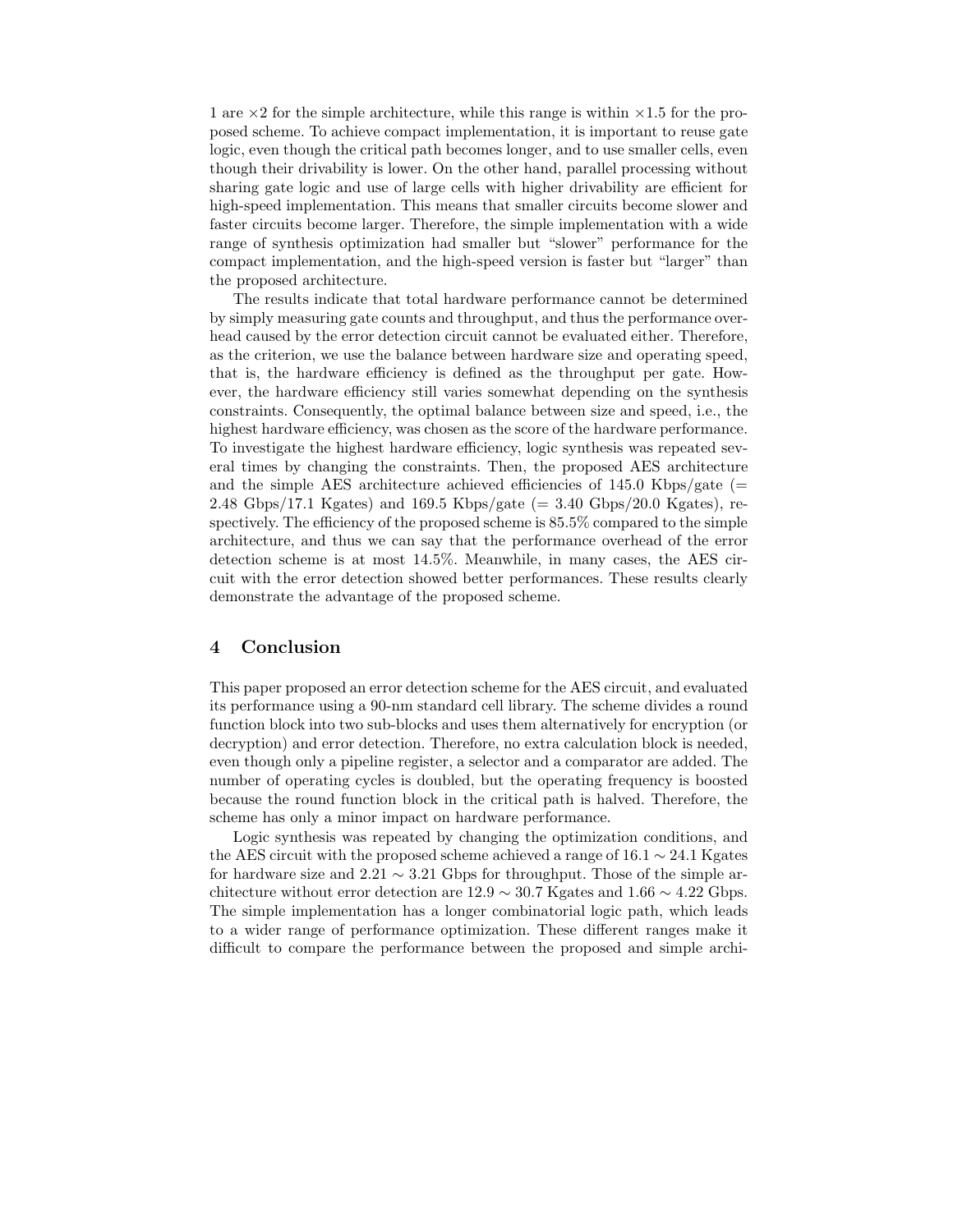tectures. Therefore, the highest hardware efficiency (throughput/gate), which gives the optimal balance between hardware speed and size was chosen for the performance comparison. The hardware efficiencies are 145.0 kbps/gate for the proposed scheme and 169.4 Kbps/gate for the simple implementation, and thus the performance overhead due to the error detection is only 14.5%. In addition, the AES circuit with the proposed scheme had better performance than the simple implementation depending on the constraints of logic synthesis.

Although the round function block was divided by 2 in the above implementations, it should be possible to increase the number of pipeline stages to 4, 6, and 8, in which half of the stages are used for encryption and the other half are used for error detection. This is a very efficient way to achieve a much higher throughput when pipeline operation, such as that for the CTR mode, is possible. The proposed scheme does not depend greatly on the algorithm, and thus it can also be applied to hardware implementations of several coding algorithms, as well as cryptographic hardware. As a result, the proposed error detection scheme has significant advantages in both efficiency and versatility.

We have developed experimental ASIC and FPGA boards called SASEBO (Side-channel Attack Standard Evaluation BOard) and have distributed these boards to research institutes in an attempt to contribute to establish standard evaluation criteria and test requirements for cryptographic modules against physical analysis attacks including fault injection attacks. A cryptographic ASIC chip with countermeasures is currently under development, and the AES circuit proposed in this paper will be implemented on the chip. Detailed technical information and specifications about the experimental chip and the boards will be disclosed on the Website of the SASEBO project [32].

## **References**

- 1. D. Boneh, R. Demillio, and R. Liotin, "On the Importance of Checking Cryptographic Protocols for Fault," Advances in Cryptology (*Eurocrypt '97*), LNCS 1233, pp. 37-51, May 1997.
- 2. E. Biham and A. Shamir, "Differential Fault Analysis of Secret Key Cryptosystems," Advances in Cryptology (*Crypto '97*), LNCS 1294, pp.513-525, Aug. 1997.
- 3. R. Anderson and M. Kuhn, "Low Cost Attacks on Tamper Resistant Devices," Security Protocols: 5th Int. Workshop, LNCS 1361, pp125-136, Apr. 1997.
- 4. H. Bar-El, H. Choukri, D. Naccache, M. Tunstall, and C. Whelan, "The Sorcerer's Apprentice Guide to Fault Attack," IACR ePrint archive, Report 2004/100, 2004.
- 5. G. Giraud and H. Thiebeauld, "A Survey on Fault Attacks," Proc. Sixth Smart Card Research and Advanced Application IFIP Conf. (*CARDIS '04*), pp. 159-176, Aug. 2004.
- 6. National Institute of Standards and Technology (NIST), "Advanced Encryption Standard (AES) FIPS Publication 197," Nov. 2001, http://csrc.nist.gov/publications/fips/fips197/fips-197.pdf
- 7. J. Blömer, J. -P. Seifert, "Fault Based Cryptanalysis of the Advanced Encryption Standard (AES)," Financial Cryptography : 7th International Conf., (*FC 2003*), LNCS 2742, pp. 162-181, Jan. 2003.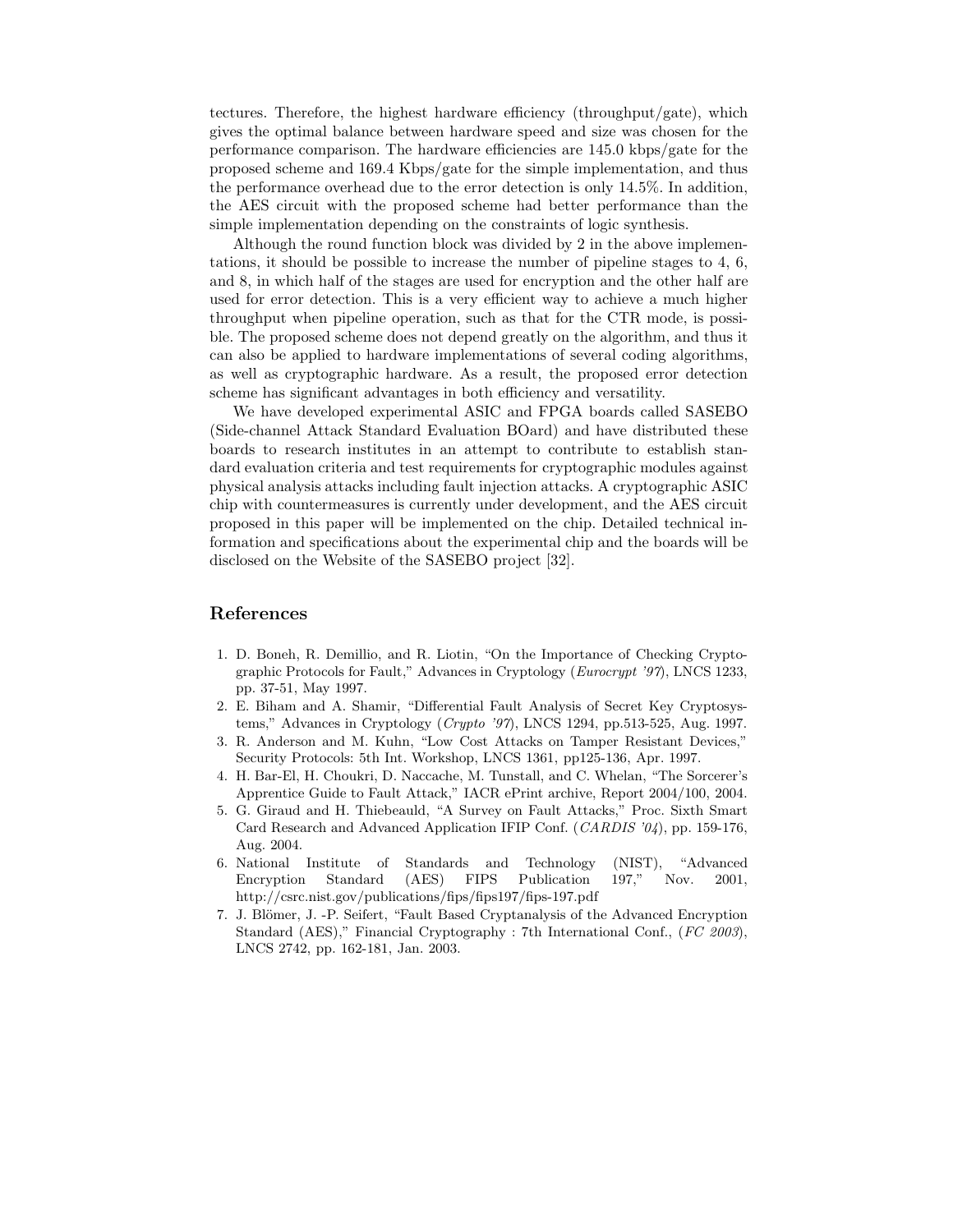- 8. J. Blömer and V. Krummel, "Fault Based Collision Attacks on AES," Fault Diagnosis and Tolerance in Cryptography (*FDTC 2006*), LNCS 4236, pp. 106-120, Oct. 2006.
- 9. G. Piret, J. -J. Quisquater, "A Differential Fault Attack Technique against SPN Structures, With Application to the AES avd Khazad," Workshop on Cryptographic Hardware and Embedded Systems (*CHES 2003*), LNCS 2779, pp.77-88, Sep. 2003.
- 10. P. Dusart, G. Letourneux, and O. Vivolo, "Differential Fault Analysis on AES," Cryptology ePrint Archive, Report 2003/010. 2003, http://eprint.iacr.org/2003/010.pdf
- 11. C. -N. Chen and S. -M. Yen, "Differential Fault Analysis on AES Key Schedule and Some Countermeasures," Australasian Conf. on Information Security and Privacy (*ACISP 2003*), LNCS 2727, pp.118-129, Jul. 2003.
- 12. C. Giraud, "DFA on AES," Fourth Conf. on the Advanced Encryption Standard (*AES4*), LNCS 3373, pp. 27-41, May 2004.
- 13. J. Takahashi, T. Fukunaga, and K. Yamakoshi, "DFA Mechanism on the AES Key Schedule," Proc. Fault Diagnosis and Tolerance in Cryptography (*FDTC 2007*), pp. 62-72, Sep. 2007.
- 14. G. Bertoni, L. Breveglieri, I. Koren, P. Maistri, and V. Piuri, "Error Analysis and Detection Procedures for a Hardware Implementation of the Advanced Encryption Standard," IEEE Trans. Comp. Special Issue on Cryptographic Hardware and Embedded Software, vol.52, no.4, pp. 492-505, Apr. 2003.
- 15. G. Bertoni, L. Breveglieri, I. Koren, and P. Maistri, "An Efficient Hardware-Based Fault Diagnosis Scheme for AES Performances and Cost," Proc. the 19th IEEE Int. Sym. Defect and Fault Tolerance in VLSI Systems (*DFT '04*), pp. 130-138, Oct. 2004.
- 16. L. Breveglieri, I. Koren, and P. Maistri, "Incorporating Error Detection and Online Reconfiguration into a Regular Architecture for the Advanced Encryption Standard," Proc. the 20th IEEE Int. Sym. Defect and Fault Tolerance in VLSI Systems (*DFT '05*), pp.72-80, Oct. 2005.
- 17. R. Karri, g. Kuznetsov, and M. Gossel, "Parity-Based Concurrent Error Detection of Substitution-Permutation Network Block Ciphers," Workshop on Cryptographic Hardware and Embedded Systems (*CHES 2003*), LNCS 2779, pp. 113-124, Sep. 2003.
- 18. M. Karpovsky, K. J. Kulikowski, and A. Taubin, "Robust Protection against Fault-Injection Attacks on Smart Cards Implementing the Advanced Encryption Standard," Proc. 2004 International Conference on Dependable Systems and Networks (*DSN '04*), pp. 93-101, Jul. 2004.
- 19. M. Karpovsky, K. J. Kulikowski, and A. Taubin, "Differential Fault Analysis Attack Resistant Architectures for the Advanced Encryption Standard," Proc. Sixth Smart Card Research and Advanced Application IFIP Conference (*CARDIS '04*), pp. 177-192, Aug. 2004.
- 20. Chih. -H. Yen and B. -F. Wu, "Simple Error Detection Methods for Hardware Implementation of Advanced Encryption Standard," IEEE Trans. Comp, vol. 55, no. 6, pp. 720-731, Jun. 2006.
- 21. K. Wu, R. Karri, G. Kuznetsov, and M. Goessel, "Low Cost Concurrent Error Detection for the Advanced Encryption Standard," Proc. The 2004 Int. Test Conf, pp. 1242-1248, Oct. 2004.
- 22. M. M. Kermani and A. R-. Masoleh, "Parity-Based Fault Detection Architecture of S-box for Advanced Encryption Standard," Proc. the 21st IEEE Int. Symp. De-fect and Fault-Tolerance in VLSI Systems (*DFT '06*), pp. 572-580, Dec. 2006.